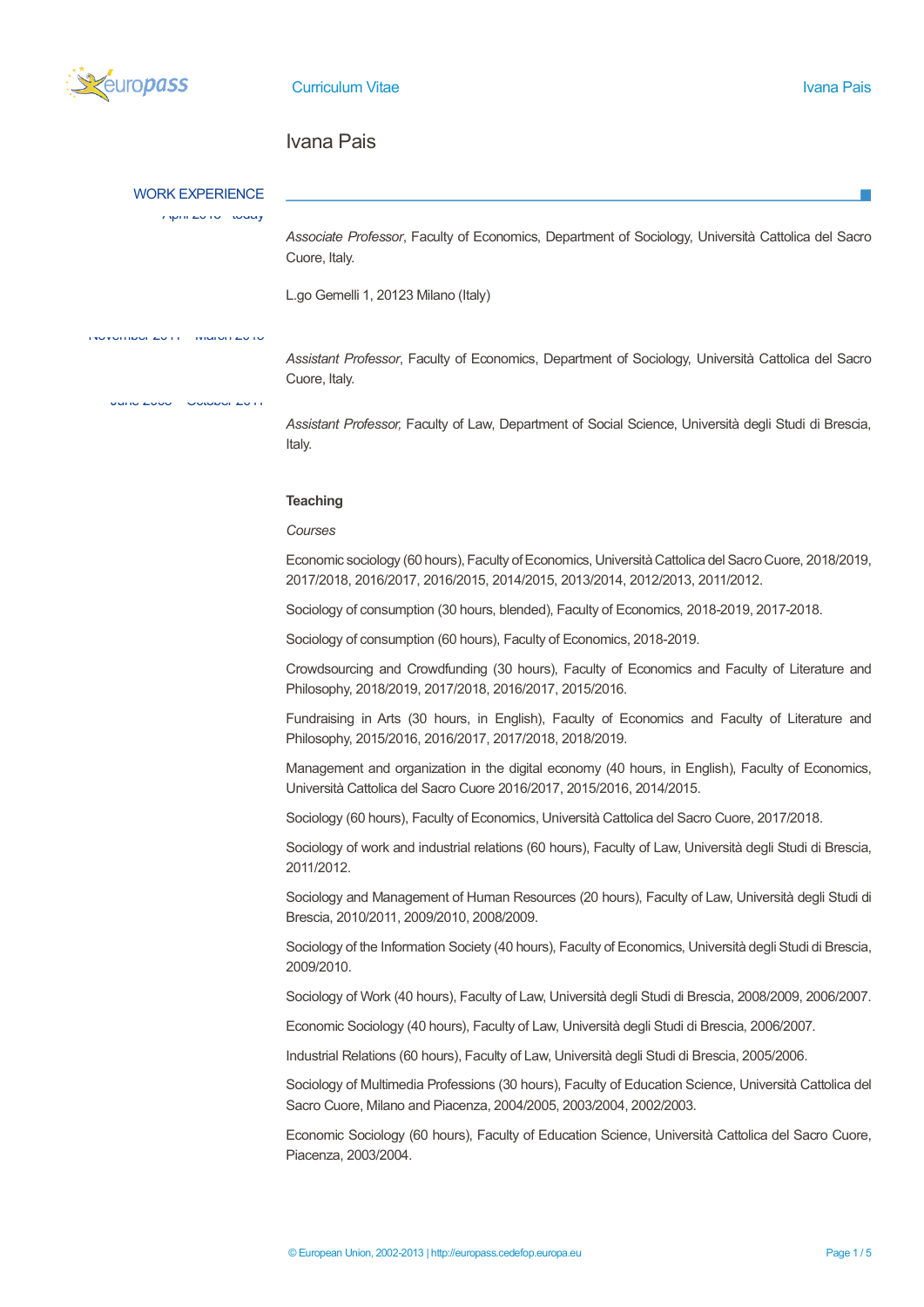

# **Curriculum Vitae Ivana Paise Ivana Paise Ivana Paise Ivana Paise Ivana Paise Ivana Paise Ivana Paise Ivana Pais**

## *Teaching experiences abroad*

Seminars "A crowd of digital profiles. Privacy, social capital and reputation in the digital economy" and "Sharing vs gig economy: Towards new forms of integration between economy and society?", Adelaide, University of South Australia, 22-30 october 2017.

Teaching on the Sharing Economy to the Torino Process regional conference 2016 of the Eastern Partnership Platform IV, Tbilisi, Georgia, 9-10 november 2016.

Training School "Digital Labour, Globalisation and Creative Industries Razlog", Bulgaria, July 22-26, 2013.

"The social capital of online influencers: evidence from the food industries" (with R. De Vita), Chaire de recherche sur les réseaux sociaux à Télécom Ecole de Management, May 2012, Paris.

The Information Society: from Organizations and Markets to Networks, Master "Economic Sociology", Novosibirsk State University, Project Tempus-Tacit "Messenger", February 2006.

## **Scientific Committee**

Advisory Board of the European Project "Sharing cities" Grant Agreement N°691895 (2016-2021).

Scientific Committee Social Innovation Academy Fondazione Triulza (2018-today)

Scientific Committee Nesta Italia (2018-today)

Scientific Committee Resilience Office, Municipality of Milan (2018-today)

Industrial Council on Digital Labour, Cgil (Italian General Confederation of Labour) (2017-today)

Scientific Editorial Committee Egea, publishing company of Università Bocconi (2015-today)

Scientific Editorial Committee "Sociologica", sociological journal (2015-today).

Scientific Editorial Committee "Studi di Sociologia", sociological journal (2014-today).

Scientific Editorial Committee "Innovazione e spazio urbano", editorial series, Mondadori (2016-today).

Scientific Editorial Committee "New Fabric", editorial series, Pacini Editore (2015-today).

Scientific Committee of Unipolis Foundation (2015-today).

Scientific Committee of LabNet, Applied Network Science Laboratory, Università di Torino (2016-today).

Scientific Committee IREF-Acli (Associazioni Italiane Lavoratori Cristiani) (2016-today)

Member of the Network Athena, Fondazione Pubblicità Progresso (2016-today).

- Co-founder and Member of the Management Committee of TRAILab, Tranformative Actions Interdisciplinary Laboratory, Università Cattolica (2016-today).
- Management Committee of CROSS, Centre for Research on Vocational Guidance and Socio-Professional Development, Università Cattolica (2016-today).

Scientific Committee of Centro per la moda e la produzione culturale, Università Cattolica (2015-today).

Faculty of the Phd in Sociology, Organization, Culture, Università Cattolica (2015- today)

- Advisory board of the Laurea Magistrale in Product Service System Design at Politecnico di Milano (2017-today)
- Expert Committee on labour and welfare state at Under Secretary of State, Presidency of the Council of Ministers, Italy (2016)

Evaluation Committee, Italian Ministry of Education, Universities and Research, Laboratori territoriali per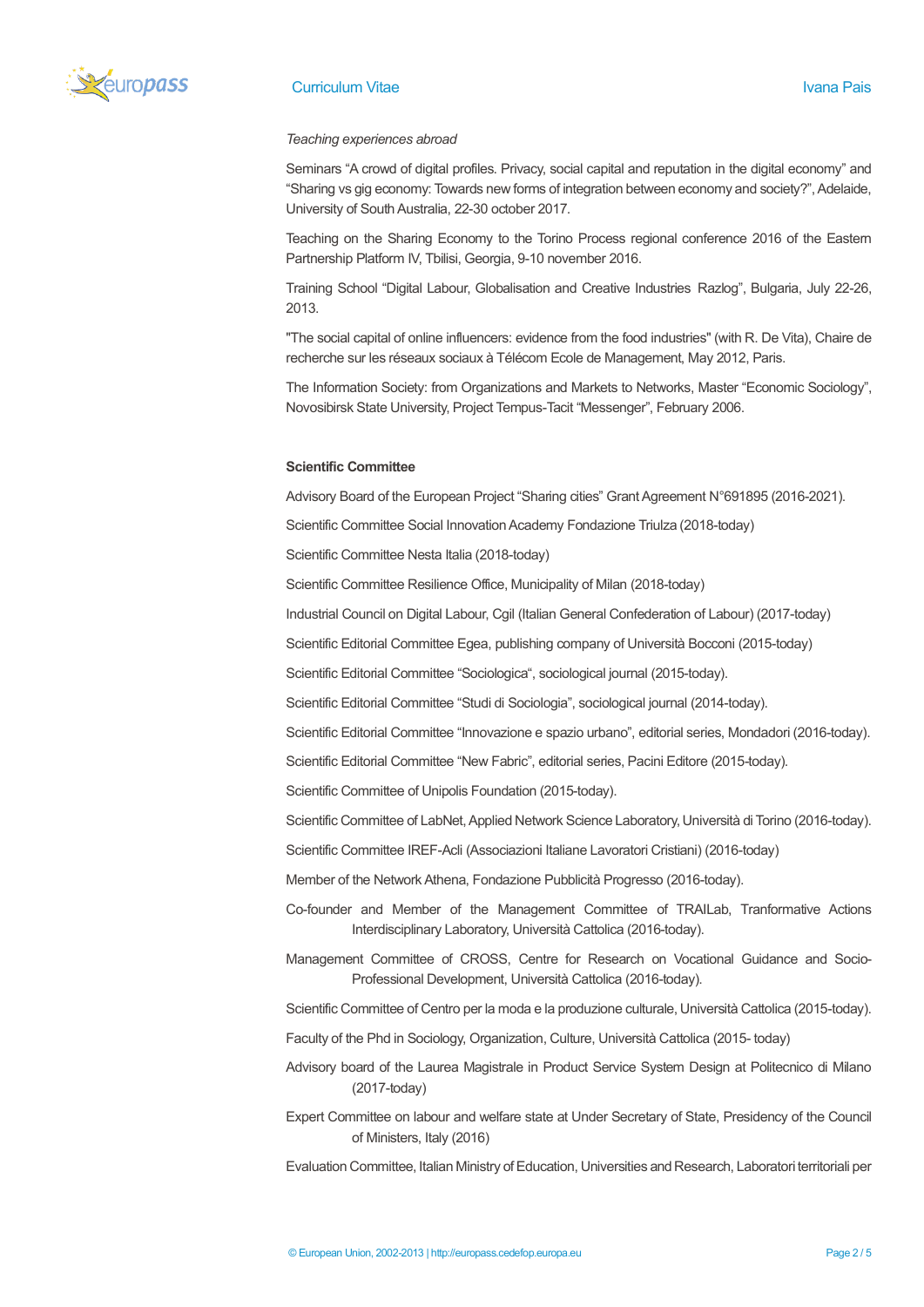

l'occupabilità (Territorial laboratories for employability) (2016-17).

Consultant to the European Parliament legislative own-initiative report on the Collaborative Economy (2016)

Management Committee ISCH COST Action IS1202 Dynamics of Virtual Work (2013-2016).

## **Conferences (scientific and organising committee, last 5 years)**

- Sharitaly, a two-days yearly conference on the collaborative economy promoted by the Università Cattolica 2014 to 2017.
- Interim Conference "Professions, bonds and boundaries: visioning a globalising, managed and inclusive professionalism" of the International Sociological Association (ISA) Research Committee 52 "Sociology of Professional Groups", hosted by the Università Cattolica, Milano, 19-21 March 2015.
- Panel "The Sharing Economy? Spaces and Places", SASE Conference, Moral Economies, Economic Moralities, University of California, Berkeley, June 24-26 2016.
- International Conference on "Firms, labour and non-labour in the digital economy", Brescia, 12-13 October 2017.
- Panel "New forms of work, consumption and development in the Platform Economy", SISEC Conference, Università Cattolica del Sacro Cuore, 25-27 January 2018.

#### **Ongoing researches**

Principal Investigator SWIRL - Slash Workers and Industrial ReLations, funded by DG Employment, Social Affairs and Inclusion, 2019-2021.

#### EDUCATION AND TRAINING

*PhD* in Sociology and Methodology of Social Research in the Department of Sociology, Università Cattolica del Sacro Cuore, Milano.

Degree in Education, Università Cattolica del Sacro Cuore, Milano.

#### PUBLICATIONS – LAST 5 YEARS

2003

1999

Pais, I. (2019), La platform economy: aspetti metodologici e prospettive di ricerca, Polis, (1): 143-162.

Pais I., Polizzi E., Vitale T. (2019), Governare l'economia collaborativa per produrre inclusione: attori, strumenti, stili di relazione e problemi di implementazione in Andreotti A., Governare Milano nel nuovo millennio, Il Mulino, Bologna 2019.

Del Moral-Espin L., Pais I. (2018). Feminization of labour, defeminization of time banks: Digital time banking and unpaid virtual work. In International Journal of Media and Cultural Politics, pp. 55-75.

Pais I. (2018). Distanza e reti. In Il lavoro e i suoi luoghi. Vita e Pensiero, pp. 153-158.

Lunghi C., Mazzucotelli Salice S., Pais I. (Eds) (2018). La sharing economy nel panorama italiano. Pratiche collaborative tra creatività, fiducia e intimità, Studi di Sociologia, 2, pp. 95-102.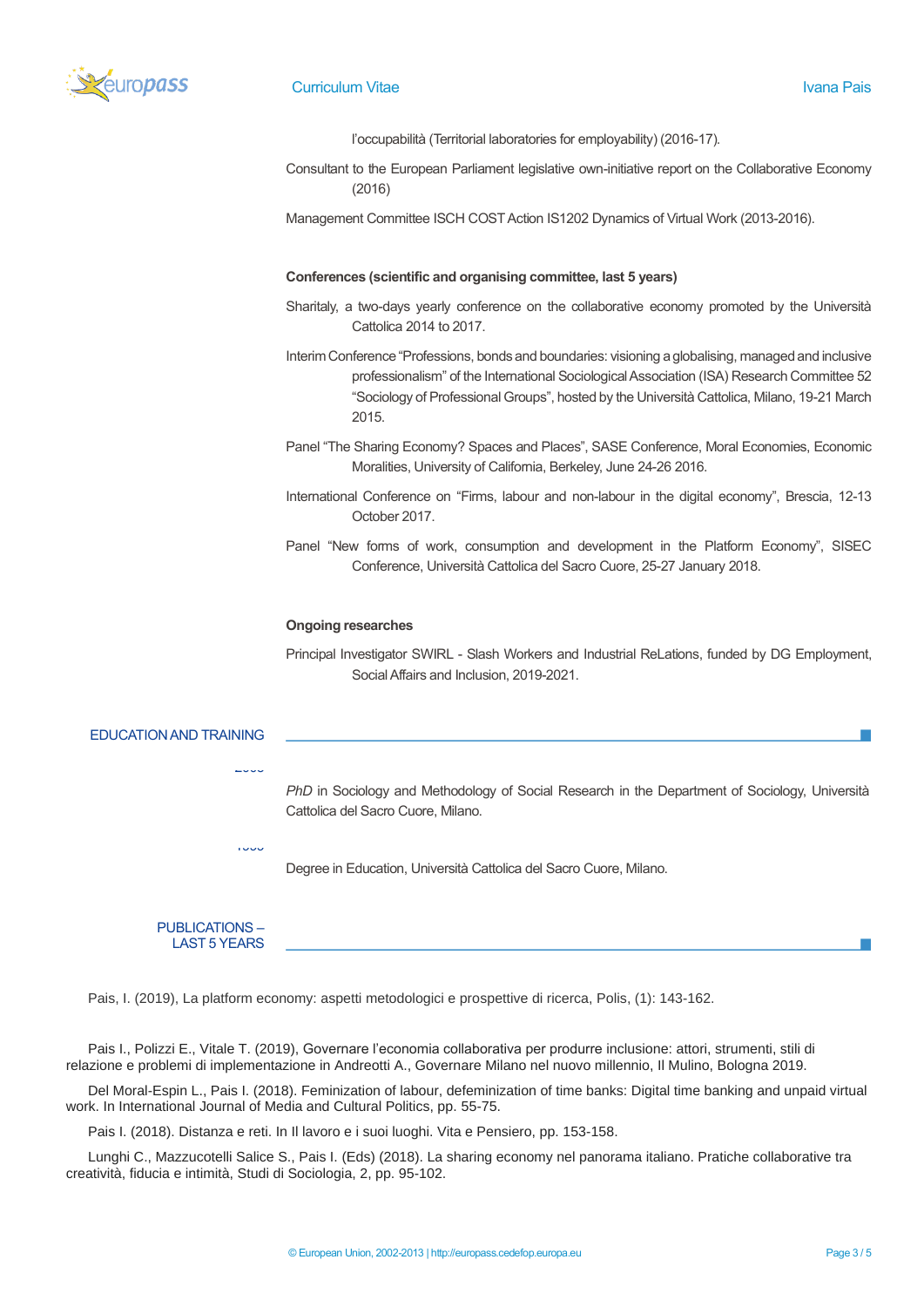

Pais I. (2018). I giovani e l'associazionismo sindacale. In Pais I., Pesenti L., Rovati G., *Protagonisti della rappresentanza. Viaggio esplorativo tra i delegati Cisl della Lombardia*. Il Mulino, Bologna, pp. 269-288.

Pais I. (2018). Ai margini delle dinamiche organizzative: nuovi attori e nuove forme di rappresentanza. In Pais I., Pesenti L., Rovati G., *Protagonisti della rappresentanza. Viaggio esplorativo tra i delegati Cisl della Lombardia*. Il Mulino, Bologna, pp. 75-86.

Pais I., Pesenti L., Rovati G. (2018). Introduzione. In Pais I., Pesenti L., Rovati G., *Protagonisti della rappresentanza. Viaggio esplorativo tra i delegati Cisl della Lombardia*. Il Mulino, Bologna, pp. 15-40.

Origgi G., Pais I. (2018). Digital Reputation in the Mutual Admiration Society. Studi di Sociologia, 2, pp. 175-194.

Arcidiacono D., Gandini A., Pais I. (Eds.) (2018). Sharing what? The 'sharing economy' in the sociological debate. In Arcidiacono D., Gandini A., Pais I. (Eds.) (2018). Unboxing the Sharing Economy: opportunities and risks of the era of collaboration. In The Sociological Review Monographs, pp. 275-288.

Arcidiacono D., Gandini A., Pais I. (Eds.) (2018). Sharing our way into the future. In Arcidiacono D., Gandini A., Pais I. (Eds.) (2018). Unboxing the Sharing Economy: opportunities and risks of the era of collaboration. In The Sociological Review Monographs, pp. 466-471.

Arcidiacono D., Pais I. (2018). Think Mobility Over: a survey on Car2go users in Milan. In Bruglieri M. (Eds.), Multi-disciplinary Design of Sharing Services, Springer, pp. 143-160.

Arcidiacono D., Pais I. (2018). Individual rewarding and social outcomes in the sharing economy. In Bruglieri M. (Eds.), Multidisciplinary Design of Sharing Services, 2018, pp. 81-94.

Ivaldi, S., Pais, I., & Scaratti, G. (2018). Coworking (s) in the Plural: Coworking Spaces and New Ways of Managing. In S. Taylor, S. Luckman (Eds.), *The New Normal of Working Lives* (pp. 219-241). Palgrave Macmillan, Cham.

Gandini, A., & Pais, I. (2018). Social Recruiting: Control and Surveillance in a Digitised Job Market. In P. Moore, M. Upchurch, X. Whittaker (Eds.), *Humans and Machines at Work* (pp. 125-149). Palgrave Macmillan, Cham. DOI:10.1007/978-3-319-58232- 0\_6.

Barbera, F. & Pais, I. (2017) (Eds.), Fondamenti di Sociologia Economica, Egea, Milano.

Pais I., Provasi G. (2017). Karl Polany. Le forme di integrazione tra economia e società alla prova della sharing economy. In Barbera F., Pais I. (a cura di). *Fondamenti di sociologia economica*. Egea, Milano, pp. 71-84.

Barbera, F. & Pais, I. (2017), Postfazione all'edizione italiana. Mark Granovetter e la sociologia economica italiana. In Granovetter M., *Società ed economia* (pp. 253-266), Egea, Milano.

Salice, S. M., & Pais, I. (2017). Sharing Economy as an Urban Phenomenon: Examining Policies for Sharing Cities. In P. Meil, V. Kirov (Eds.), *Policy Implications of Virtual Work* (pp. 199-228). Palgrave Macmillan, Cham.

Manzo C., Pais I. (2017). I fondatori di startup in Italia tra agency e struttura. Una ricerca esplorativa. In Quaderni di Sociologia, 73, pp. 9-28.

Bonini, T., & Pais, I. (2017). Hacking public service media funding: A scenario for rethinking the license fee as a form of civic crowdfunding. *International Journal on Media Management*, *19*(2), 123-143.

Pais, I. (2017). Il lavoro e l'economia collaborativa. In L. Becchetti (Eds.), *Le città del ben-vivere. Il manifesto programmatico dell'economia civile per le amministrazioni locali* (pp. 47-53). Ecra, Roma.

Pais, I. (2017). Una mappatura delle piattaforme italiane per la cultura. In Civita (Eds.), *Il crowdfunding nel settore culturale e creativo* (pp. 29-38). Marsilio, Venezia.

Pais I. (2017). Creare nuove condizioni per attivare affinità espansive. In F. Morace (Eds.), *Crescere! Un manifesto in dodici mosse* (pp. 129-140). Egea, Milano.

Pacchi, C., & Pais, I. (2017). Il crowdfunding civico tra reti, comunità e ruolo del governo locale. In Ambrosianeum (Eds.), *Milano 2017. Una metropoli per innovare, crescere, sognare* (pp. 117-134), Franco Angeli, Milano.

Arcidiacono, D., & Pais, I. (2017). Sharing economy in Italia: reciprocità, collaborazione e condivisione al tempo della crisi. In A. Quarta, M. Spanò (Eds.), *Rispondere alla crisi. Comune, cooperazione sociale e diritto* (pp. 67-79), Ombre Corte, Verona.

Pais, I. (2016). Il "non formale": una categoria per leggere le trasformazioni sociali? In Che Fare (Eds.), *La cultura in trasformazione. L'innovazione e i suoi processi* (pp. 115-126), Minimum Fax, Roma.

Gandini, A., Pais, I., & Beraldo, D. (2016). Reputation and trust on online labour markets: the reputation economy of Elance. *Work Organisation, Labour and Globalisation*, *10*(1), 27-43.

Balboni, B., Kocollari, U., & Pais, I. (2016). Crowdfunding for social enterprises: An exploratory analysis of the Italian context. In J. Meric, J. Brabet, I. Maque (Eds.), *International Perspectives on Crowdfunding: Positive, Normative and Critical Theory* (pp. 65-79). Emerald Group Publishing Limited.